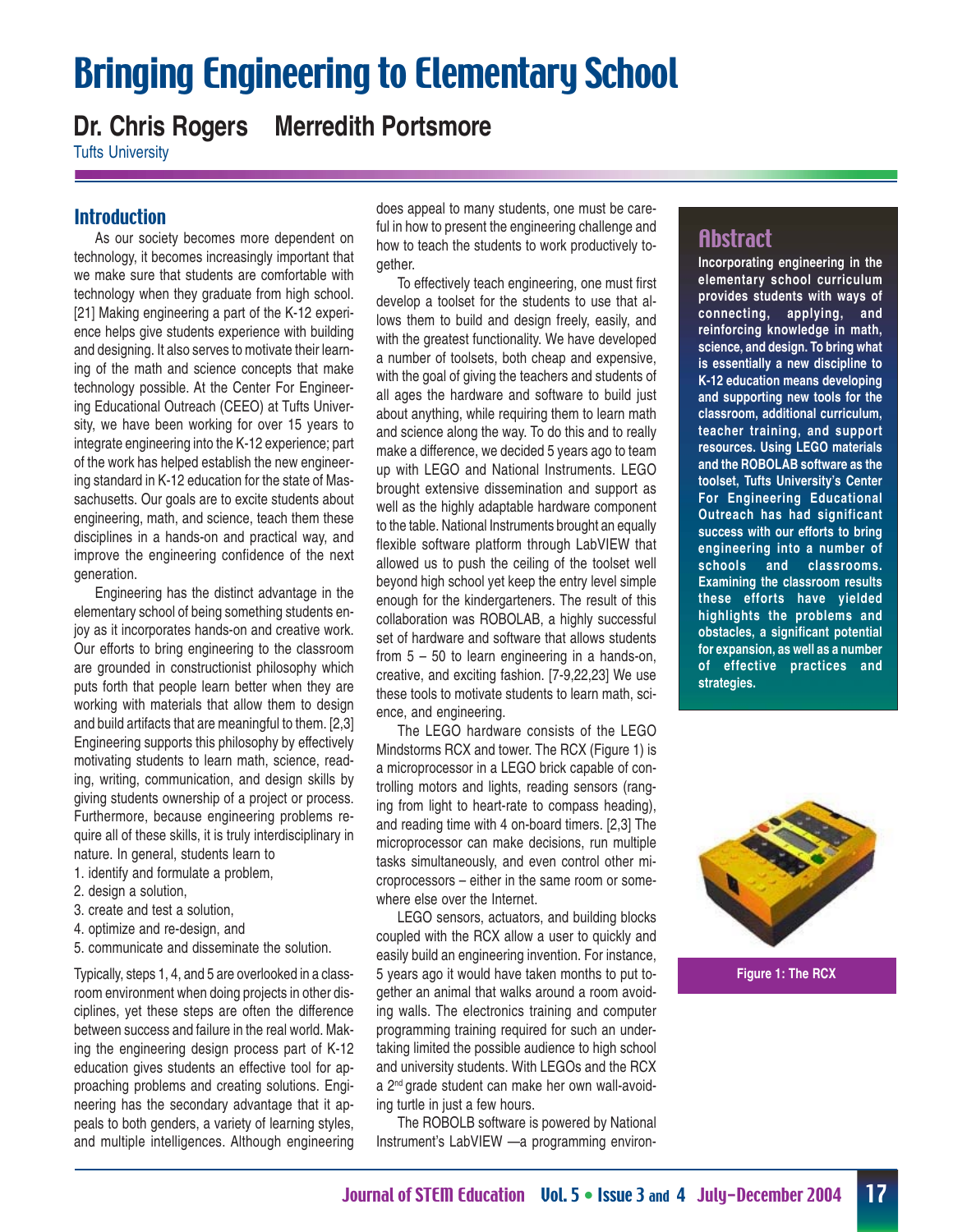ment that was originally developed for university and industry research laboratories with the idea that software development time can be minimized by providing a graphical programming environment. The software has multiple levels of capabilities to allow for users as young as 3 years old to start programming. [23] The Pilot Level (Figure 2) allows users to program quickly and easily by changing a template. The Inventor Level (Figure 3) provides all the capabilities of the RCX and Labview by allowing users to create programs by stringing commands together. ROBOLAB has an additional section for collecting data with the RCX and analyzing that data (Figure 4). The software also provides users with the tools to create music, perform image and audio processing, and control RCXs and other LEGO hardware via the Internet. Because it is built on LabVIEW, users can take advantage of the complexities of the software and hence the upper level of ROBOLAB capabilities is only limited by the LEGO hardware.

The LEGO/ROBOLAB toolset is universal enough that kindergarten students and college students can build something completely different with the same materials. It is easy enough to use that the main classroom discussions can center on the physics of the problem or the design philosophy and not the tool usage. It is important that students do not get hung up with the tools and lose sight of the engineering or the science. There is a common misconception that technology equals computers and therefore students must learn how to use a computer. The computer (or RCX or other LEGO parts for that matter) is just a tool to help the student learn how to solve a problem. This paper is split into three main parts: the first part, Engineering in the classroom, is for the practitioner, demonstrating how the tools can be used to teach math, science, and engineering. The second and third parts, ROBOLAB Successes and Lessons Learned, look more at what has been successful and what we have learned along the way. Initial concepts of how students learn, how teachers and school systems change, and how to take something from an idea at a table to over 30,000 classrooms around the world are presented as well.

#### Engineering in the classroom

The first step in testing the toolset and its ability to allow students complete flexibility in what they create is in the classroom. In this section, we outline a number of different design challenges we use to teach math, science, reading, writing, and engineering. The curricula we present here is a small portion of the full curricula that can be found at the web site for the Center For Engineering Educational Outreach at Tufts (http://www.ceeo.tufts.edu) that







**Figure 3: A basic Inventor program that turns on motor A, waits for 4 seconds, and turns off motor A.**

has been developed over the past 5 years. [25] (Appendix A)

#### **Age Appropriateness**

In general, we have found that elementary school students are capable of beginning to learn about important physics concepts (friction, forces, etc.), programming concepts (go to statements, wait statements, etc.), and math concepts (reading graphs, modeling, decimal numbers, etc.) much earlier than expected when presented in the context of engineering design projects. We have had kindergarten students arguing about frictional forces in their axles and third graders interpolating a calibration graph.

In general, table 1 shows the progression we use in the schools.

Every year we iterate the concepts of the previous year. The sequence is not exacting, many concepts could be presented earlier or later depending on student interest or ability. The key is to design a spiral-like curriculum that continually relies on what was learned the previous year so that the students see how their knowledge is building. [5] However, each year the concepts are revisited in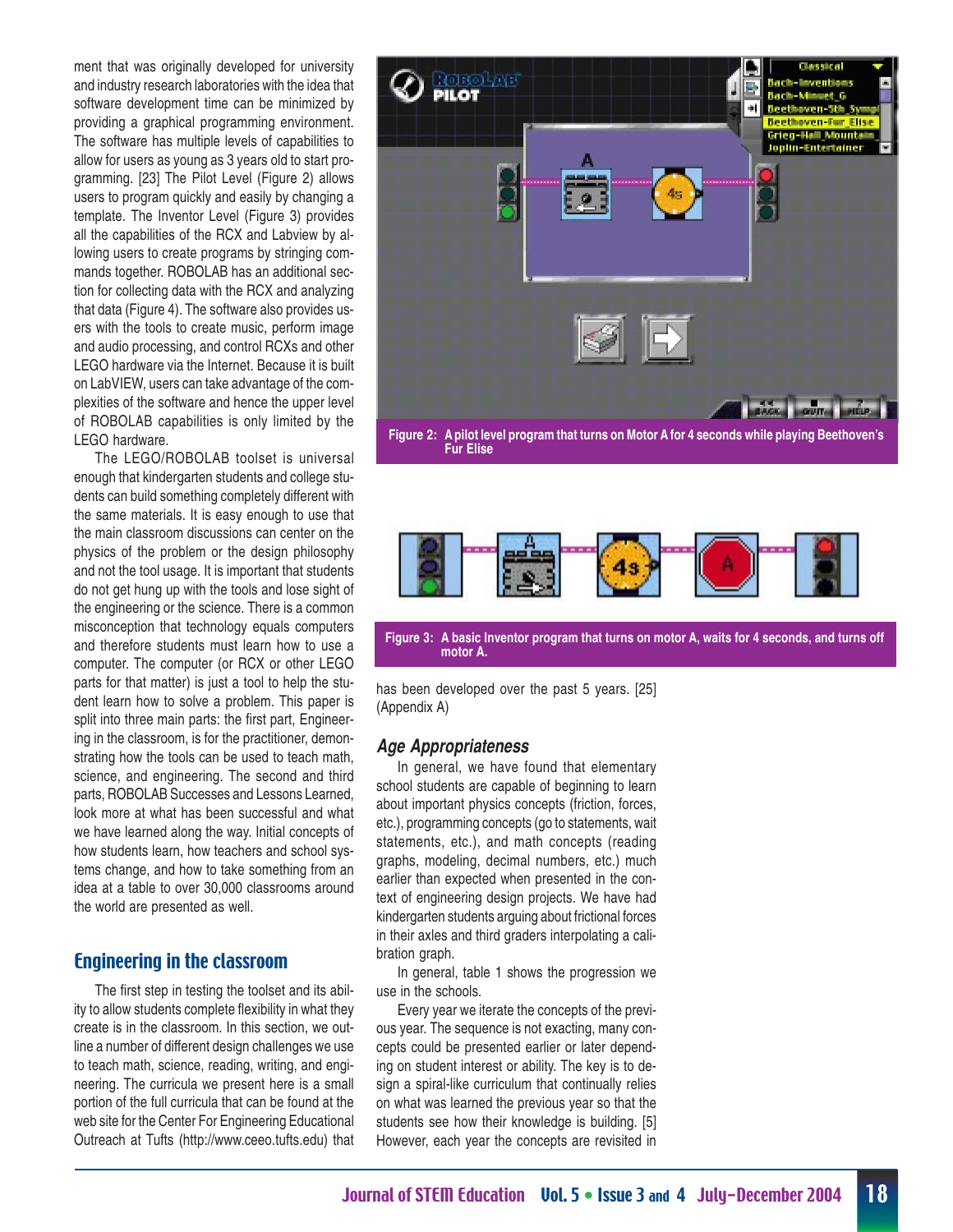new ways and integrated with different subjects to prevent boredom and burnout as well as demonstrate how concepts can be utilized in different areas. The overriding theme throughout the curriculum is to teach students how to be curious and inventive and provide them with the engineering methods and skills to answer their own curiosity.

#### **Teaching Engineering**

The first step is to teach the students how to build something that stays together and begin to understand the design process. We have found the best way is to introduce them to a drop test (releasing a structure from ankle, knee or hip height). For instance, the wall in figure 5 was built by a 5 year old. One can see that it has a weak section where the bricks do not overlap. No matter how many times we tell or show the proper building techniques, students continue to build a wall in this fashion. After the first drop test, however, they see that their wall breaks right along the crack and they do not do it again. Kindergartners are also loath to rip apart something they have built to improve it —the redesign portion of the engineering design process. Since the wall breaks with the drop test, this is no longer an issue. This particular test is also quite useful at the college-level. College students tend to have complicated robots instead of a simple wall but the structural integrity still needs to be evaluated.

The idea of sturdy structures and the design process are reinforced through similar activities. For instance, one can require the students to build a chair to support the weight of a stuffed animal or a



cup of water. One could also propose building a box to protect marshmallows or even a slice of pizza. The ability to easily extend activities is a powerful feature of the LEGO toolset as it allows for all students to stay engaged and on task even if they are working at different rates. Extensions can

be related to student interest and curiosity. Gearing is another concept that we start early on and continue through college. Students do not readily see why they want to gear the motors or how the gears work. We start them off with just

| time between samples and total sampling time. |                            |                              |  |
|-----------------------------------------------|----------------------------|------------------------------|--|
| Grade                                         | Engineering concepts       | Science and math concepts    |  |
| Kindergarten                                  | Sturdy structures          | Forces                       |  |
|                                               | Elementary programming     |                              |  |
| $1st$ grade                                   | Sturdy structures Gearing  | Forces and torques           |  |
|                                               | and motion                 | Prediction and estimation    |  |
| 2nd grade                                     | Sturdy structures Gearing  | Decimal numbers              |  |
|                                               | and motion Levers and      | Mechanical advantage         |  |
|                                               | pulleys                    | Graph generation             |  |
| 3rd grade                                     | Sturdy structures Gearing  | Graph interpolation and      |  |
|                                               | and motion Modeling and    | extrapolation Multiplication |  |
|                                               | calibration                | applications                 |  |
| 4th grade                                     | Advanced programming       | Scientific method Design of  |  |
|                                               | and automation Hypothesis  | experiments                  |  |
|                                               | testing                    |                              |  |
| 5th grade                                     | Re-design and optimization | Heat transfer Acids and      |  |
|                                               | Competition and            | bases Scientific method      |  |
|                                               | collaboration              |                              |  |
| Table 1: Outline of Basic Sequence of Topics  |                            |                              |  |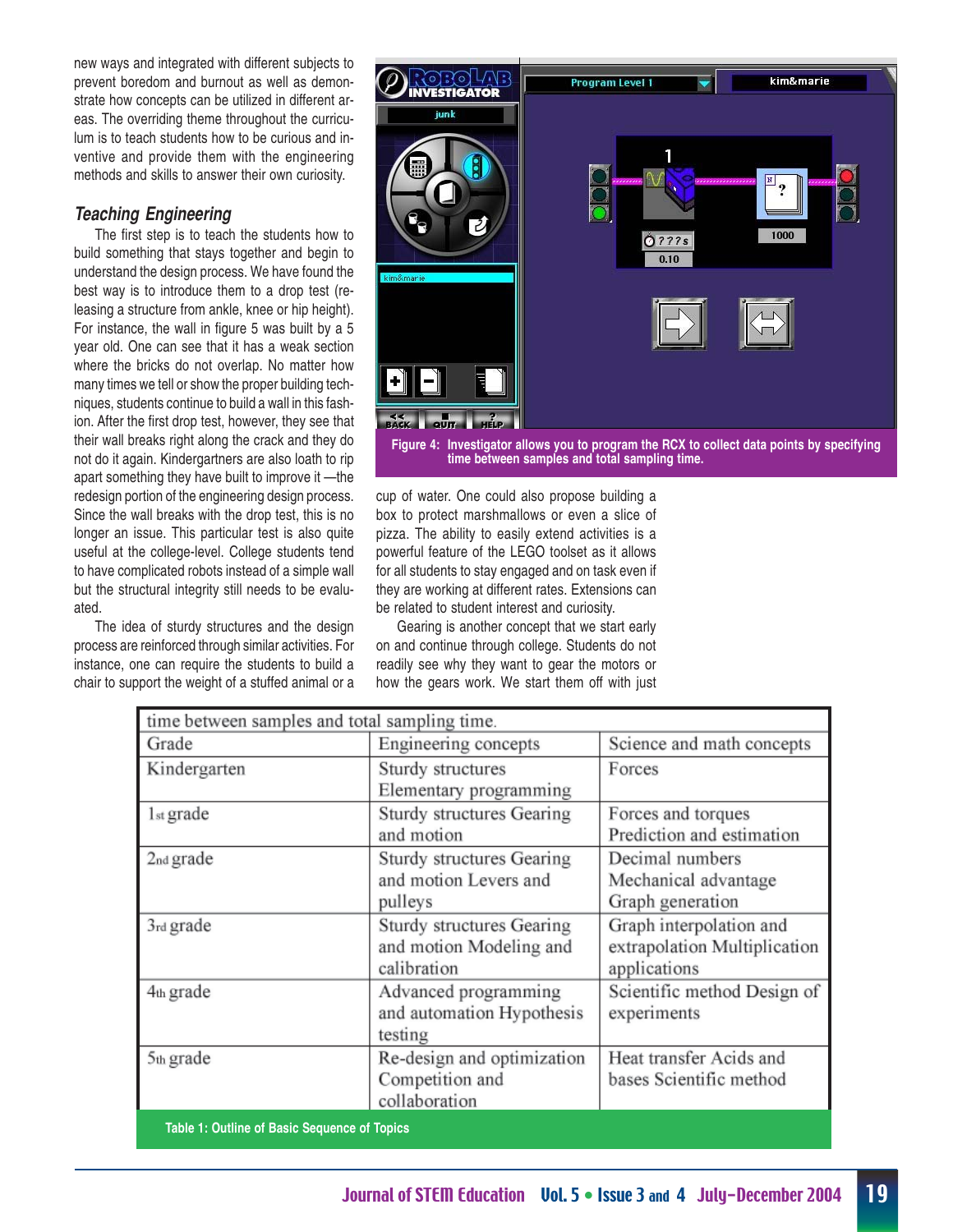assembling gear walls, letting them play with how to make the gears mesh and how they change direction. Then we teach them how to connect a motor to the gears and how to connect the motor to the RCX. Most students initially expect that if a motor is somewhere on their car, it will automatically work and are surprised when they turn the RCX on and nothing happens. First they experiment with just connecting the motor to the RCX and then connecting the motor to the gears. Finally, we show them how to attach the gears to the wheels, and now they have a geared car. Armed with this knowledge, we then challenge them to drive up an inclined surface. A surprisingly large number of students will discard all of their newly learned information on the gearing and simply connect the wheels directly to the motors. Their car moves much faster on the flat land and they are sure they are going to be able to climb the ramp. Inevitably they aren't able to, leading to great in-class discussions. We often add the drop-test to the challenge, requiring them to drop their car before it starts to drive (Note: This can damage the RCX and motors).

#### **Teaching Math**

One of the real strengths of engineering is its reliance on other subjects (from reading to physics). This makes it fairly easy to bring in almost any subject. To introduce the concept of fractions and decimal numbers in the 2<sup>nd</sup> grade we use an exercise called "Going the Distance". The idea is to build a rover (Figure 6) that can drive to specific locations on a carpet of the United States. Students are to program their cars to go from Massachusetts to California. Driving for 1 second might get them to Colorado, whereas driving for 2 seconds puts them in Hawaii. Therefore, they need to choose a number between 1 and 2. One of the more interesting stories that has come from this exercise was a result of the programming software. Using a Pilot Level 1, they can type in the time to move, and students would type in 1.5; the display would show 1.50 and the students would get frustrated. "I wanted one point five, not one point fifty," is a common lament. Not only do they learn that 1.5 and 1.50 are the same, but they also see that 1.6 is greater than 1.4 since their car goes further when programmed for the former.

This exercise is easily extended for older children. In the fourth and fifth grades, we have the students build a calibration plot of time versus distance. They check for repeatability of their cars as well as effective methods of making their cars go straight (for instance, using only one motor and big wheels in the front). In the final competition, students are told to program their cars to go a specific distance, but are not allowed to test them. They learn how to interpolate (or extrapolate) from their

data and the person whose car comes closest to the given distance wins. One can add a new dimension to the problem by putting a LEGO person at the appropriate distance and the winner is the car which comes closest to the LEGO person without knocking it over ("kissing"). We have used the same problem at the college level, where even the effects of startup and stopping are accounted for in the calibration. Finally, one can do the same exercise over the Internet, using the remote control feature of the hardware and software, at the SENSORS site (http://www.ceeo.tufts.edu/sensors/). [27]

#### **Teaching Reading and Writing**

We have also used the LEGO bricks to teach reading and writing skills in the elementary school. We have used "visual reading" in most pre-college grades, tasking the students to build what they read. We have found that this results in a number of discussions about the book, from quoting the number of windows in a castle to discussing what the author meant in certain passages. Some teachers have extended the visual reading work into teaching math as well. For instance, one 2<sup>nd</sup> grade teacher had the students build the amusement park in Charlotte's Web (E.B. White). Once the amusement park was built, students were given play money and "attended" the rides. The math lesson came in giving correct change for the rides. Another teacher took a different approach and gave each student group a budget for their ride and then assigned a price to each LEGO brick. Popular bricks (people, trees, etc.) cost substantially more than common bricks. This approach has the math advantage as well as the demonstration of designing to a bud-





**Figure 6: Going the Distance**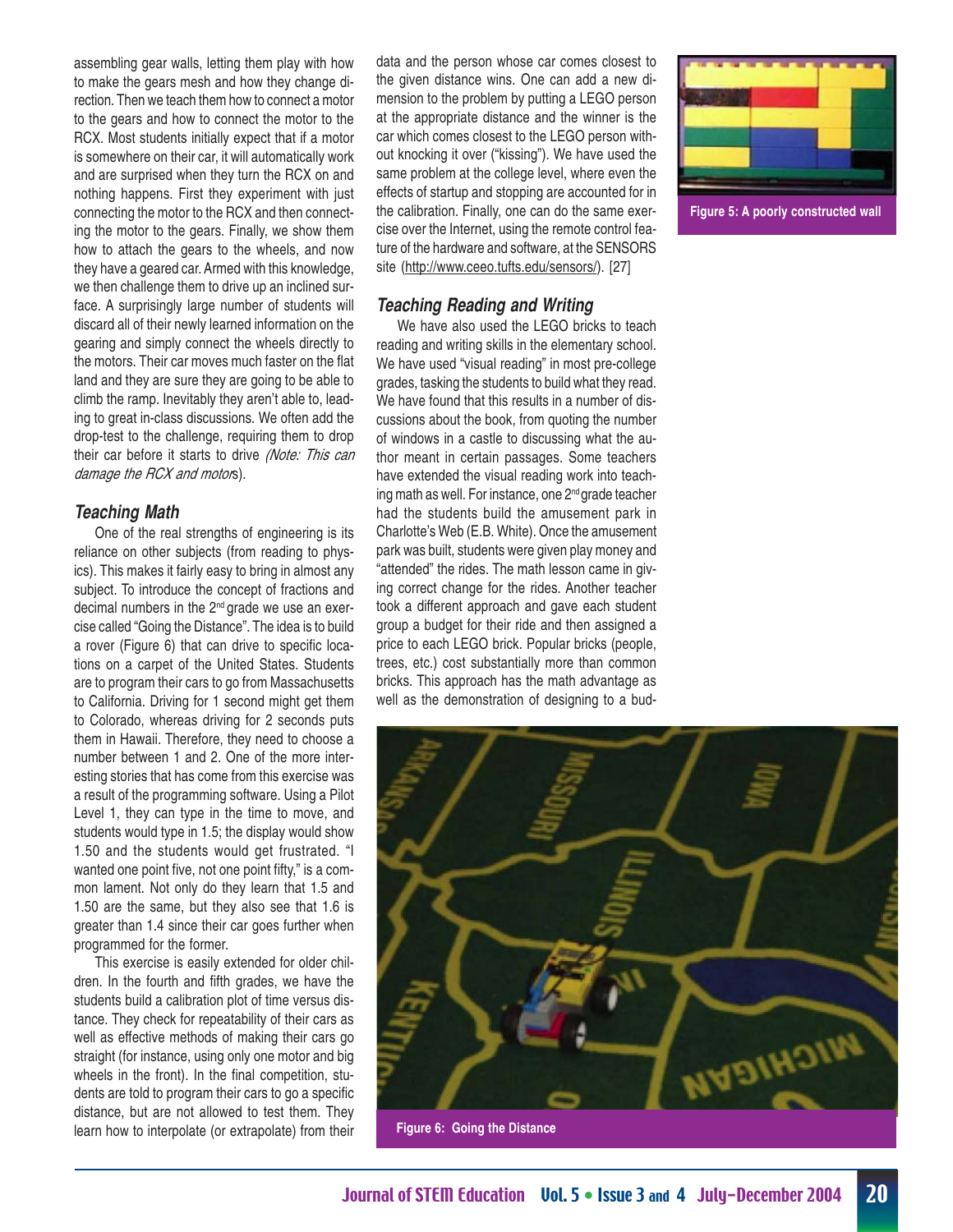

**Figure 7: Sample data set from the Burglar activity. Peaks indicate when the flashlight passed by the RCX.**

get. Many of the elements of engineering such as sturdy structures, gearing, pulleys, and redesign are prevalent in a secondary nature in these projects as well.

Another approach to teaching reading and writing as well as engineering is through the making of a movie. After reading a book in class, the students reduce the book to a 10-minute script. Reading comprehension is tested in the many ensuing discussions of what is important and not important to the book, as they write the script. They then break into groups and construct the scenery and props for the movie from LEGO bricks and other materials. We have done this with everything from "The Lorax" in 1<sup>st</sup> grade to 6<sup>th</sup> graders filming "The Wind in the Willows". A tool for making stop action movies with ROBOLAB is currently in development at Tufts.

#### **Science Investigations**

We also use ROBOLAB in the classroom to teach investigation skills, along with the math and science necessary to understand and interpret the results. We start in the  $3<sup>rd</sup>$  grade with an exercise called "The Burglar" where each group of students programs their RCX to take light sensor measurements over a 5-minute period. After discussing with the students the possible pitfalls of a poorly chosen sampling rate, the class decides on a sampling rate for their RCXs and then puts them throughout the classroom. All students then leave the classroom and the overhead lights are turned off. The teacher then walks through the classroom with a flashlight. All students return and the data from the RCXs are combined on an overhead projector. Figure 7 shows a sample data set. Each color corresponds to the data from a different RCX. From the peaks, the students can determine when the teacher passed their particular RCX and therefore surmise the path of the teacher through the classroom.

One of the most engaging and entertaining exercises we do in the investigative area is "Finding the Letter". We have done this in many different guises (including on the web at http:// www.ceeo.tufts.edu/sensors/), always with great enthusiasm from the students. The idea is to print out a letter so that it takes up an entire 8" x11" piece of paper. Paste this letter on the floor and then cover the letter with a sheet – so that no one can see it. Then allow the students to drive a vehicle under the sheet with the light sensor pointing down. Using their light sensor readings and doing multiple passes, they then guess the letter. Usually they can do it in  $4 - 5$  passes. The best part of this exercise is watching them reduce the number of possible

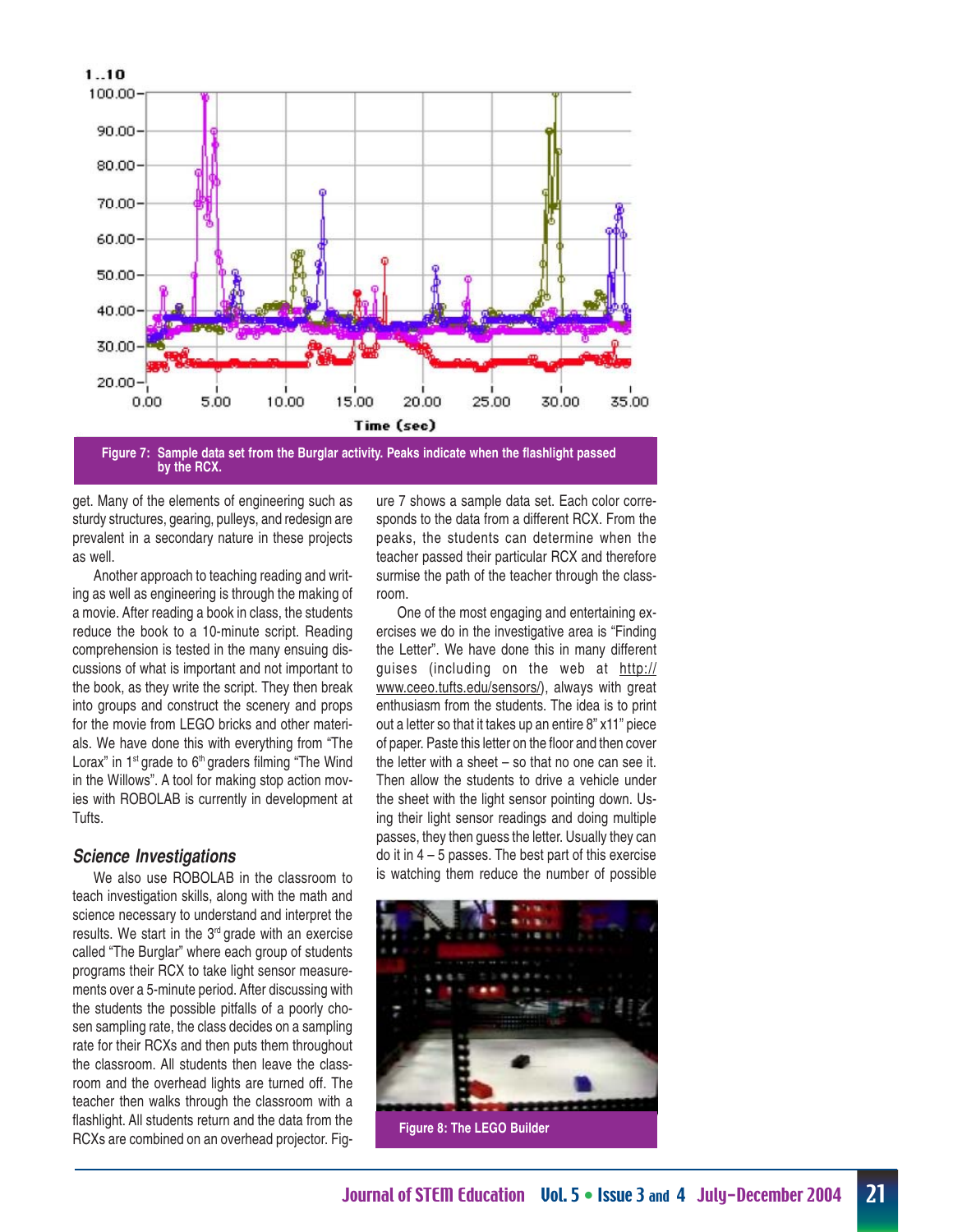letters with each pass. The engineering learning comes from the construction and programming of the rover. The math lesson comes in the interpretation of the plots along with the determination of the sampling rates

Traditional science investigations can be done as well. By hanging the RCX with a light sensor pointing downward and swinging it as a pendulum the period of the pendulum can be measured by looking at the light sensor readings logged. More accurate readings can be measured by swinging the RCX over a black and white piece of paper. Advanced students can use this measurement to estimate the gravitational acceleration. In another experiment, fourth grade students have measured the cooling rates of a cup of water using the LEGO temperature sensor. This led to an energetic discussion of what a temperature change meant on a molecular level, with one perceptive student noting that ice melts more slowly in air than in water as the molecules in the water are closer together and therefore impact the ice more often and remove energy more quickly. Again the success of these investigations is apparent in the discussions and enthusiasm of the students.

#### **The College Level Ceiling**

Using the same tools (hardware and software) we have taught a number of engineering concepts in college. Much of this work has been reported in conference proceedings, journals, [11,17,24] and at the ROBOLAB@CEEO Website. [26] Probably the most complicated construction we have done to date is the LEGO builder (Figure 8). The user specifies a wall they want constructed (color and size) and then throws a number of pieces on the table. The LEGO camera identifies the correct piece and sends the robotic arm to pick it up. Using the camera information, the arm rotates to the correct orientation, picks the piece up, and brings it back to add to the wall.

College students have built a large number of other great projects, learning many engineering concepts along the way. Many of these projects require team skills, communication skills, economic analyses, and advanced programming and algorithmic development. All can be done without LEGO bricks and ROBOLAB, but these tools allow students to prototype and test more rapidly (and for less cost) than with many traditional materials, and they bring a lot of excitement with them. We also have used the ROBOLAB toolset to teach LabVIEW and experimentation techniques to the mechanical engineering undergraduates [24] and to teach engineering to liberal arts students. [11] The main point is that the high ceiling of the toolset allows complexities well beyond the abilities of most pre-college students. With this range, all students in any

one class, regardless of their abilities, can participate and be challenged. Some of the challenges may be above water while others are below (Figure 9).

#### ROBOLAB Successes

The ability of the ROBOLAB toolset to successfully bring engineering into the classroom can be measured in numerous ways. At the micro-scale, we can look at the success of a single student. We have qualitatively assessed their engineering abilities in a number of ways. Students write engineering logs, and teachers have looked at changes in design complexity and sturdiness, the use of gearing, and the application of the math and science principles. For instance, in one  $4<sup>th</sup>$  grade classroom, students learned about torque and used their math skills to predict the increase in torque due to their gearing and then tested their prediction. We have also looked for students remembering what they learned last year and applying it. Older students, for example, voluntarily dropping their construction to demonstrate its sturdiness.

At the mezzo-scale, we can look at the success in a single school. Lincoln School in Massachusetts has been teaching engineering in classrooms for 10 years. It started out with just a few teachers experimenting with some LEGO engineering challenges once or twice during the year. Here the program's success can be measured by the fact that the teachers decided to adopt the program as a school and now almost every teacher from kindergarten to 6<sup>th</sup> grade is using the ROBOLAB toolset as a significant portion of their curriculum. The fact that this was a teacher-led change, not an administrator-led change is indicative too of the program's success. They have done this in part because of the huge response they have received from the students. The excitement generated from the engineering has led to kids spending recesses building, to kids working with their younger sibling's class, and to parents becoming more involved in their child's education.

At the macro-scale, the ROBOLAB product has been internationally successful, with an estimated 1 million students, (from kindergarten through college) a year using it around the world. It has been translated into 14 different languages and has led to international collaborations – with students from Singapore, New Zealand, and Boston all sharing ideas and construction challenges. In the past two years, ROBOLAB has won a number of awards including—the BETT award for best educational software in Great Britain, The World Didact Gold Medal (Switzerland), MacEddy Award by MacUser for best educational product (USA) and a DIGITA (Germany) prize, as well as a number of other, smaller, soft-

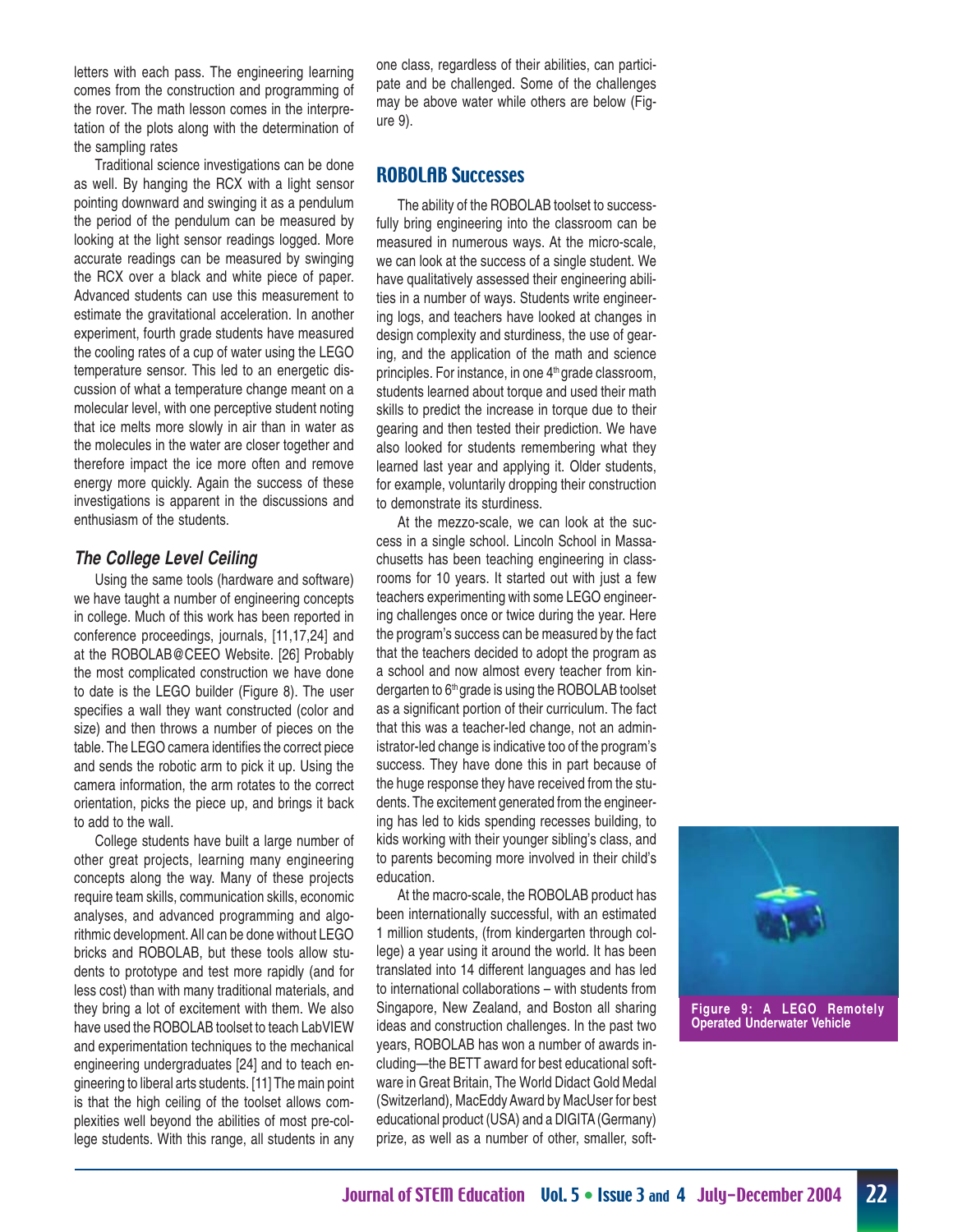#### Lessons Learned: Working in the Classroom

Although the success of ROBOLAB has been very rewarding, there are a number of lessons we learned, often the hard way. There are difficulties associated with product development, product dissemination, and product support. Many of these issues are small for a single classroom or single school, but become huge when it is tens of thousands of schools. We found the two most important parts of ROBOLAB are the forming of strategic alliances with industry, and working in the schools to get firsthand feedback. The LEGO and NI alliance has allowed the product to grow very fast. It has allowed us to really bring engineering into a far greater number of schools than we had ever imagined. The second part is actually being part of the classroom, seeing the issues the teachers and students face. One cannot study education from afar.

Making a systemic change in a curriculum requires a large effort on the part of the teachers, administrators, parents, and the kids and takes a long time to happen. It requires continual financial support and, when it is something completely new, it requires intellectual support. Finally, it has to be hands-on and open-ended so that all can create and thereby gain ownership of the concepts being taught. In this section we outline some of the observations we have made in changing a school system; how to support the teachers in entering a new field and how a child's gender or learning style will have a profound affect on their approach and resulting construction.

#### **Working with teachers**

The LEGO engineering curriculum brings with it a number of issues in the classroom, making life harder for the teacher. Batteries can die, computers can crash, and students can have their RCX mistakenly reprogrammed. The teaching style and material is very different from the conventional method. Hands on projects do not have one right answer and the teacher will often not know the answer to the students' questions that arise. Most of the student learning comes from discussions and the teacher asking penetrating questions. This is difficult to do if the teacher is trying to change batteries, reboot a computer, and get the kids to share the LEGO bricks at the same time. Most elementary school teachers do not have engineering training, nor do they have training in physics or programming. For these reasons, they need to have support in the classroom. This can come from parents, older students, undergraduate engineering students, or professional engineers in industry.

At Tufts we have started a number of support

programs for the teachers. Multiple professors, staff members, and students go into the classrooms every week to assist the teachers, hold monthly teacher support meetings, and train them on new aspects of the hardware or software and sharing ideas, and issues. We also run workshops every year for parents. The idea is to get parents involved and to get them helping out in classrooms. Finally, we have a new grant funded program at Tufts that pays Tufts engineering students to go into classrooms and help out. In all of these cases, it is important that the parent or student do not take over the classroom. It is a lot easier to come into a classroom, run a "wiz-bang" presentation for the kids and leave. This approach, however, will not change the classroom. The teacher must be the driving force and the parent, student or professor must be there only to help with hardware and software problems and free up the teacher's time so that the teacher can wander about asking questions about the math, science, and engineering. In general, we have found without this kind of support, the classrooms will often revert to "LEGO playtime" instead of a real learning experience. On the other hand, when this support relationship works, it is impressive what children can learn, from discovering molecular thermodynamics in 4<sup>th</sup> grade to frictional forces in 1<sup>st</sup>.

#### **Gender Differences**

In bringing LEGO Engineering into the classroom, we have noticed a decided gender difference. The first time a classroom embarks on a construction problem, many of the girls will mention that they do not build with LEGOs although their brother does. This finding is in keeping with much of the research that shows that boys have more experiences with items and topics related to physical science outside the classroom. [6,13-16] In general, we have found that the girls tend to design before building, whereas the boys start building before they have really thought about designing. Girls will work better as a team – talking among themselves about a design before building. The boys would much rather be on their own, often leading to more arguments than discussions in groups. Because the girls tend to think before building and the boys tend to build before thinking, mixed-gender groups often have some problems as once the girls have a design idea; the boys are not willing to break apart what they have built already (and there aren't a lot of pieces left for the girls to choose from). We have found that one can partially solve this by requiring paper drawings before attacking the LEGO bricks. Also, in classrooms that have done this for a while, the girls have learned to be more forceful in making sure their design gets consideration. The students in general have learned to be better at working as a team.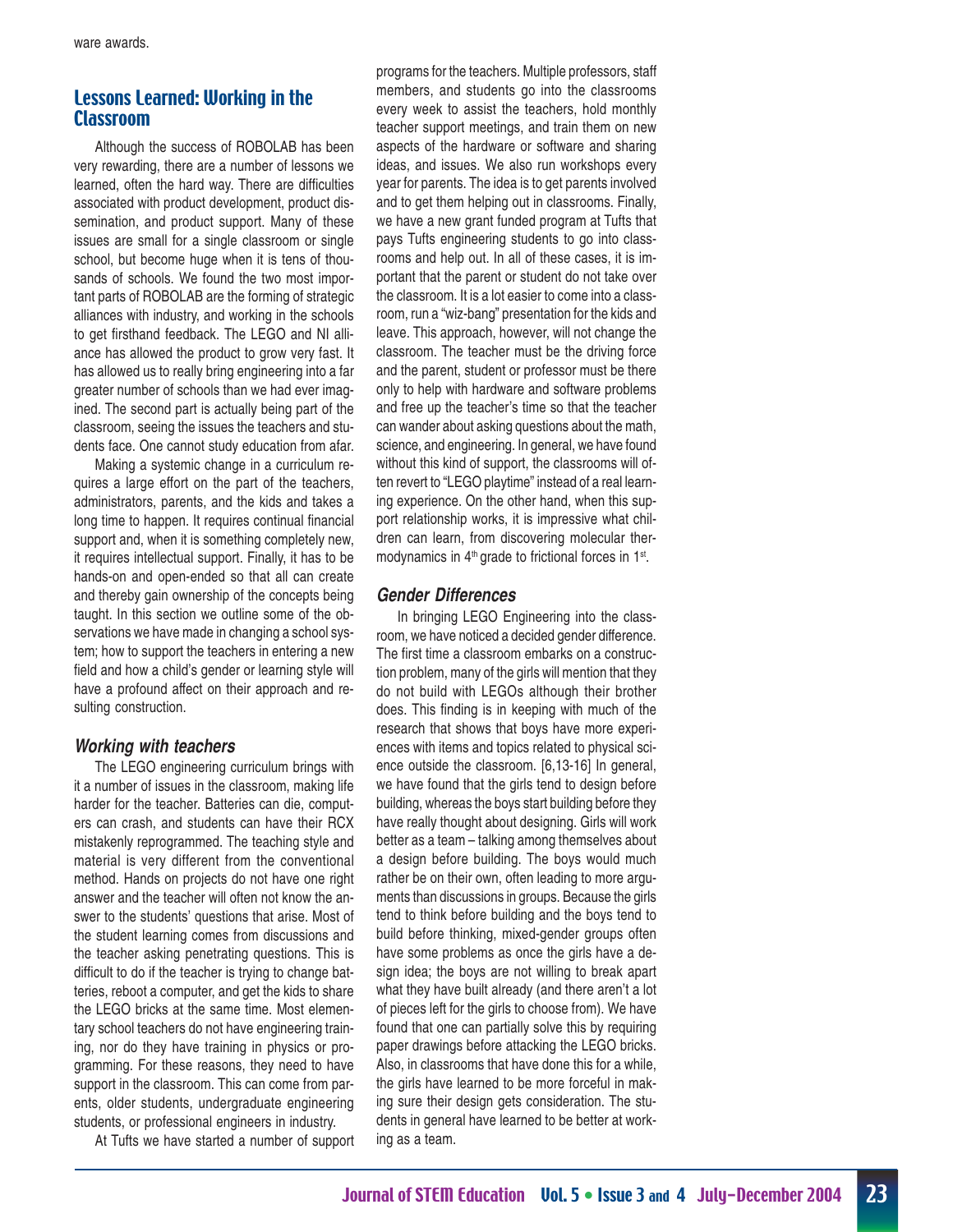Research on the aspects of science that girls enjoy indicates that girls prefer topics that have relevance to the surrounding world. [1,18] Our qualitative observations of girls reflect these findings as well. We have found that the girls tend to prefer design problems that have a purpose or meaning. For instance, the girls will much prefer building a hospital, or a ski resort, whereas the boys will focus on one thing – the fastest ambulance or the biggest ski lift. If a teacher gives the classroom the assignment of building a car – the boys are happy. If the teacher gives the assignment of trying to identify the unknown letter and to do that you will have to build a car – the girls are happy. Girls are often more interested in the investigative portion of the ROBOLAB toolkit. They like the deduction and modeling aspects. Of course in all cases, one can find girls that behave like the description of the boy and visa versa, but on average these traits seem to hold across ethnicity, cultures, and socio-economic background.

It is interesting to note that these characteristics are not restricted to the kids. Parents and teachers taking workshops behave in the same way. The males tend to work individually and start building right away. The females tend to work in groups, discussing first what they want to build. The males will zero in on one thing and just build that whereas the females will build to the "bigger picture" by adding details. For instance at one parent night we challenged them to build a shopping mall. The males spent the entire hour building the escalator. The females built multiple stores with storefronts, doors, lights etc. The escalator was much too fast for any human to survive the trip and was much too big to fit with the rest of the mall. Similar to the boys, however, the men were very excited and thought it awesome, without any thoughts of slowing it down or making it fit with the rest of the design.

#### **Engineering for Everyone**

One of the more unique attributes of the LEGO Engineering program is that all students are always excited about it and it holds their attention for as long as the teacher is willing or able to give. Teachers are always surprised at how long even the younger kids stay on task and complain when the time is over. Students will stay in during recess or come early to improve their projects. One classroom was studying trebuchets, and the teacher announced that those interested could come in during lunchtime to build one. Twenty-four children showed up at lunch – about half boys and half girls – which was especially impressive since the class only had 21 students to begin with.

Children (and adults) have a wide variation in learning styles and intelligences– from those who have excellent memories and learn by memorizing facts to those who learn best through visual and hands-on interaction.26 High stakes standardized testing forces a lot of teaching to focus on topics that are easily pencil and paper testable. Students with excellent memories and the ability to sit still for long periods of time succeed at these tests and are identified as "intelligent". 27 While the intelligence of students who are able to quickly interpolate a graph or build and explain a complex gear system but are slow to memorize their multiplication tables is not necessarily recognized or appreciated. Designing, building and programming invoke knowledge, intelligences and learning styles not often used or valued in a traditional classroom. We continually see students that are at the bottom of the traditional classroom become "experts" as they excel in these areas and suddenly find themselves respected by both the teachers and the students. Other similar projects have found that hands-on technology projects are effective in teaching students classified as learning disabled. [4] Numerous teachers we work with have found that students with attention-deficit disorder (ADD) have become interested in schoolwork and will sit still during class so that they can get time to work on their construction.

#### **Summary**

In conclusion, we have developed an effective platform to teach engineering in schools. This platform is flexible enough to allow students to build almost anything, complex enough to challenge a graduate student in engineering, and simple enough to be used by a kindergartner. We have been successful in integrating this toolset into classrooms and through it changing the way math and science are taught. We have presented some of the ways that people can integrate this material into their own school and used these examples to show how the students learned the material with their hands. We have worked with school systems to initiate a systemic change or just start a small after-school program or summer camp.

Before any of this enters the classroom, the teacher must sit down and really decide what it is she wants to teach. We feel that the most important things to teach are

- 1. curiosity,
- 2. enthusiasm for learning,
- 3. self-confidence,
- 4. how to find answers, and
- 5. how to test validity of answers.

These goals are true at kindergarten and in college, and armed with these capabilities, the students can successfully attack problems of any discipline. Engineering teaches to all of these goals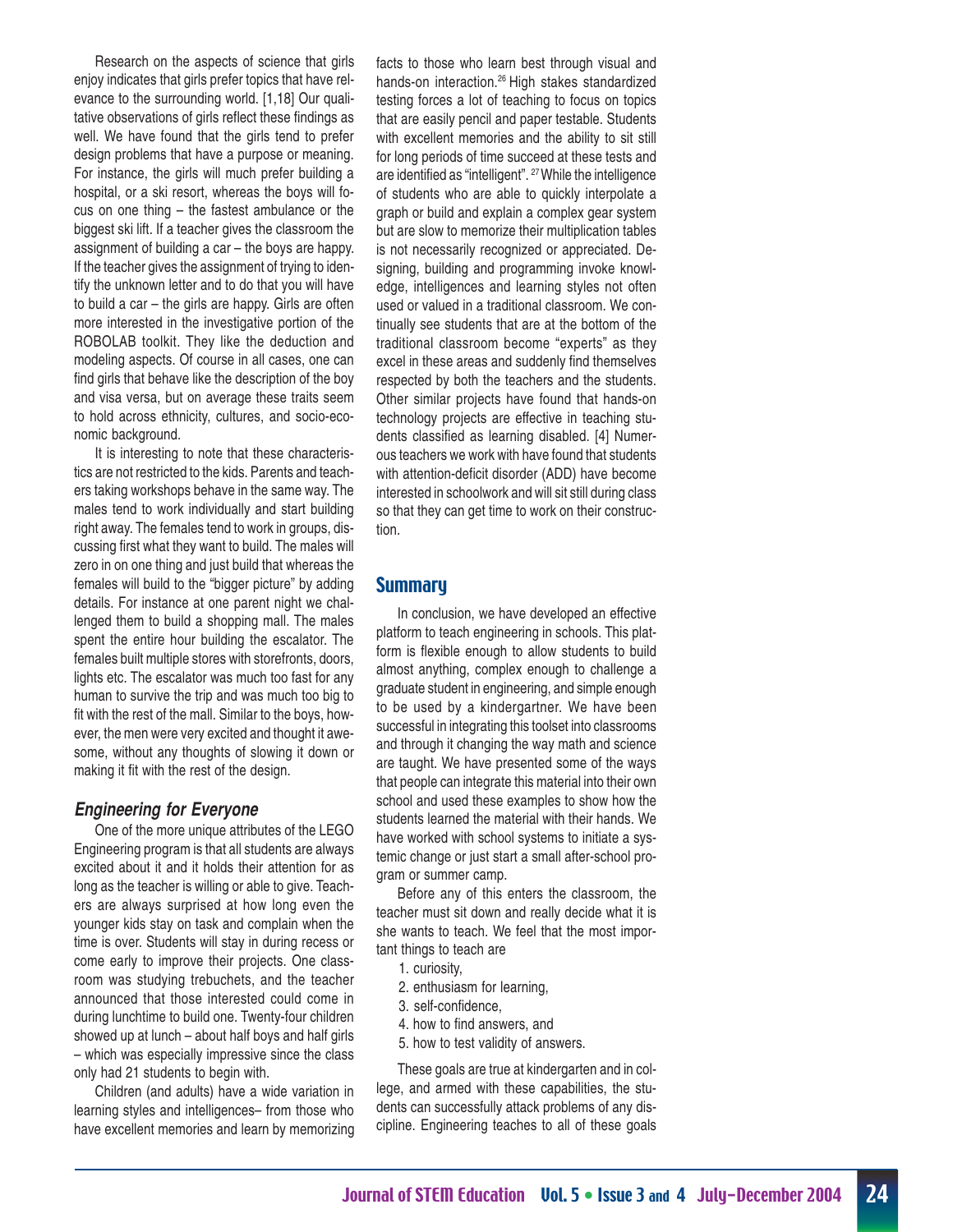independent of the age of the student. Engineering might not be a discipline that people expect to find in elementary or even secondary school but it is a powerful way of teaching, learning, and extending education methods. The interest and excitement that engineering and the LEGO/ROBOLAB toolset inspire provide the basis for rich learning opportunities that span math, science, reading, and more. Its low entry and high ceiling that allows students to grow and work with it for many years minimizing time spent learning new tools and maximizing learning time. Moreover, LEGO-based engineering design projects, when presented in the proper context, can provide hands-on opportunities for girls at a very young age thus helping to build and develop their confidence and interest in math, science, and engineering. Its appeal to multiple learning styles makes it a unique tool for reaching different types of students and allowing them to succeed in ways not possible with more traditional teaching methods and materials. There are significant challenges in terms of supporting this new discipline and way of learning in the classroom setting but involving the community of parents, students, and industry is one promising solution.

#### **References**

1. T. Andre, M. Whigham, A. Hendrickson,, and S. Chambers, "Competency beliefs, positive affect, and gender stereotypes of elementary students and their parents about science versus other school subjects." Journal of Research in Science Teaching, 36(6), 719-747. 1999.

2. Dave Baum, Michael Gasperi, Ralph Hempel, and Luis Villa, Extreme Lego Mindstorms: An Advanced Guide to Lego Mindstorms. Apress, 2000.

3. Dave Baum, and Rodd Zurcher, Dave Baum's Definitive Guide to LEGO Mindstorms (Technology in Action). Apress, 2000.

4. B.A. Bottge, Heinrichs, Z.D. Mehta, and Y Hung, "Weighing the Benefits of Anchored Math Instruction for Students with Disabilities in General Education Classes." The Journal of Special Education, 35(4), 186-200. 2002.

5. Jerome S. Bruner, The process of education. Cambridge, Harvard University Press 1963.

6. S. Catsambis, Gender, race, ethnicity, and science education in the middle grades. Journal of Research in Science Teaching, 32, 243-257. 1995.

7. Martha Cyr, Mindstorms for Schools, ROBOLAB Getting Started 1, Teacher's Guide for ROBOLAB Software, 1998.

8. Martha Cyr, Mindstorms for Schools, ROBOLAB Getting Started 2, Teacher's Guide for ROBOLAB Software, 1999.

9. Martha Cyr, Mindstorms for Schools, ROBOLAB Getting Started 3, Teacher's Guide for ROBOLAB Software, 2001.

10. Russell Davis, "Learning How To Learn: Technology, the Seven Multiple Intelligences and Learning." California: ERIC Clearinghouse (ERIC Document Reproduction Service No. ED 338214).

11. Benjamin Erwin, Martha Cyr, and Chris Rogers, "LEGO Engineer and ROBOLAB: Teaching Engineering with LabVIEW from Kindergarten to Graduate School." Vol 16., No. 3 International Journal of Engineering Education, 2000.

12. Howard Gardner, Frames of Mind: the Theory of Multiple Intelligences. NY: Basic Books 1983. 13. T. Greenfield, "Gender, ethnicity, science achievement, and attitudes." Journal of Research in Science Teaching, 33(8), 259-275. 1996.

14. G.M. Jones, A. Howe, and M.J Rua, "Gender differences in students' experiences, interests, and attitudes towards science and scientists." Science Education, 84(2), 180192. 2000. 15. J.B. Kahle, and M.K. Lakes, "The myth of equality in science classrooms." Journal of Research in Science Teaching, 20(2), 131-140. 1983.

16. J.B. Kahle, M.L. Matyas, and H. Cho, "An assessment of the impact of science experiences on the career choices of male and female biology students." Journal of Research in Science Teaching, 22(5), 385-394. 1985.

17. Philip Lau, Scott McNamara, Chris Rogers, and Merredith Portsmore, "LEGO Robotics in Engineering." Proceedings of the American Society of Engineering Education Annual Exposition and Conference, New Mexico, June 2001.

18. H. Marsh and A. Yeung, "The distinctiveness of affects in specific school subjects: An application of confirmatory factor analysis with the national educational longitudinal study of 1988." American Educational Research Journal, 33(3), 665-689. 1996.

19. Seymour Papert, Mindstorms: children, computers, and powerful ideas. New York: Basic Books. 1980.

20. Seymour Papert, "What's the big idea? Towards a pedagogy of idea power." IBM Systems Journal. 39 (3/4). Available WWW: http:// www.research.ibm.com/journal/sj/393/part2/ papert.html 2000.

21. G. Pearson and A. Young, Technically Speaking, Why All Americans need to know more about technology. National Academy Press, Washington, D.C.. 2002,

22. Merredith Portsmore, Martha Cyr, and Chris Rogers, "Integrating the Internet, LabVIEW, and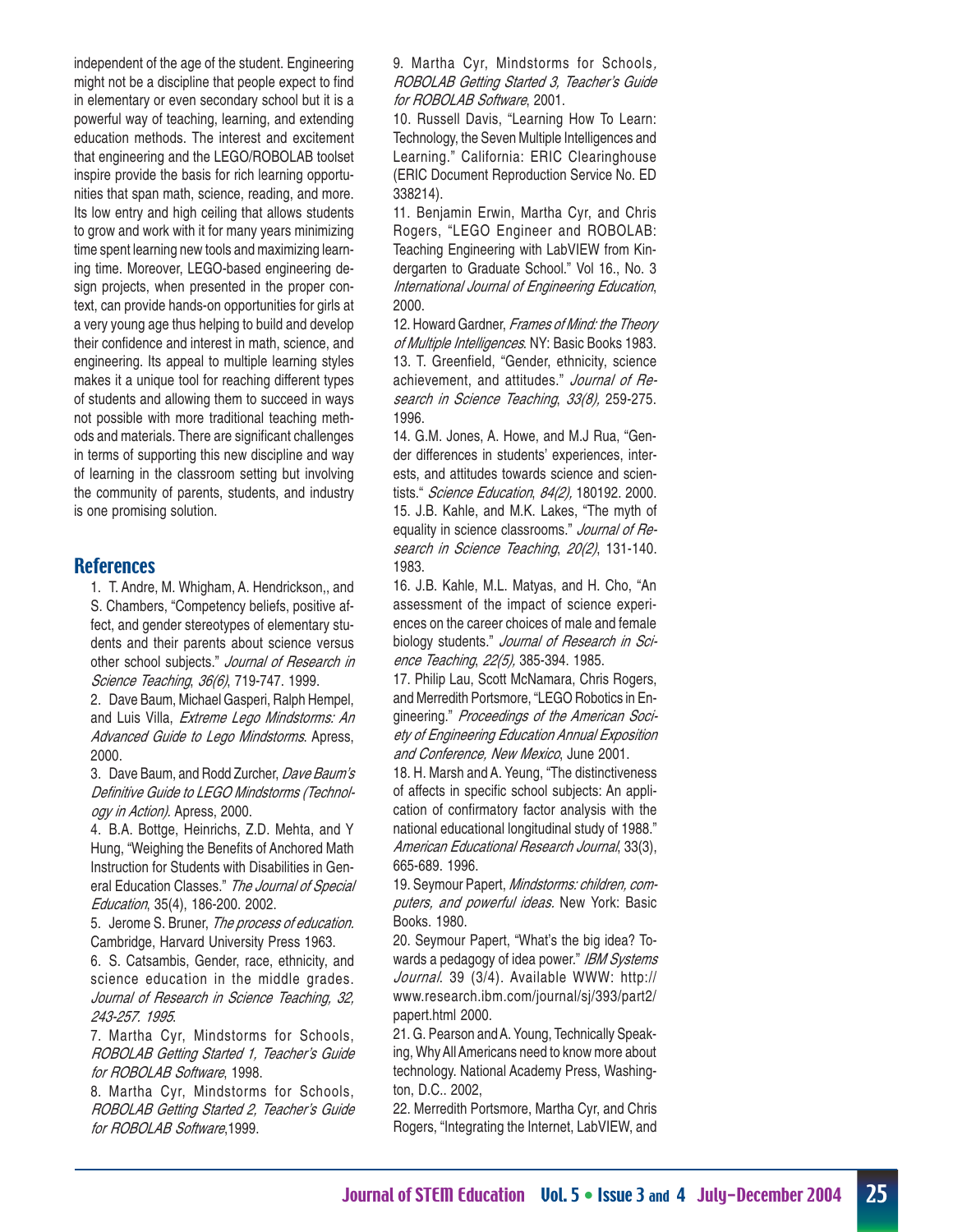Lego Bricks into Modular Data Acquisition and Analysis Software for K-College." Computers in Education Journal. Vol. XI April-June 2001. pg 21-29.

23. Merredith Portsmore, "ROBOLAB: Intuitive Robotic Programming Software to Support Life Long Learning", APPLE Learning Technology Review, Spring/Summer 1999.

24. Chris Rogers and Merredith Portsmore, "Data acquisition in the dorm room: Teaching experimentation techniques using LEGO Materials." Proceedings of the American Society of Engineering Education Annual Exposition and Conference, New Mexico, June 2001.

25. Tufts' Center For Engineering Educational Outreach, "Center For Engineering Educational Outreach,",(2004) http://www.ceeo.tufts.edu 26. Tufts' Center For Engineering Educational Outreach, "ROBOLAB@CEEO" (2004) – Available WWW: http://www.ceeo.tufts.edu/ robolabatceeo

27. Tufts' Center For Engineering Educational Outreach, "SENSORS (Science Engineering NASA Site of Remote Sensing)" (2003) – Available WWW: http:// www.ceeo.tufts.edu/sensors

#### **Acknowledgements**

The authors would like to thank the hundreds of teachers, students, and parents involved to date in this effort. The Lincoln School has been great in enthusiastically adapting the LEGO Engineering and inventing and testing much of the curriculum at the site. We would also like to thank NASA, the National Science Foundation, LEGO, the LLL Foundation and JSMF Foundations for funding the work and for putting the materials into the classroom. Special thanks to all the people who have contributed their time and energy to supporting this work Robert Rasmussen, Cathy Fett, Mike Giuggio, Barbara Bratzel, Elissa Milto, and Ioannis Miaoulis. They would also like to thank Tufts for having the vision to allow engineering professors to spend time in kindergarten.

The authors would also like to note they received remuneration for the development of ROBOLAB.

This material is based in part upon work supported by the National Science Foundation under Grant No. 0307656 & 9950741. Any opinions, findings and conclusions or recommendations expressed in this material are those of the author(s) and do not necessarily reflect the views of the National Science Foundation (NSF).

Chris Rogers **is a professor of mechanical engineering at Tufts University and director of Tufts' Center for Engineering Educational outreach. His first sabbatical was spent at Harvard and a local kindergarten looking at methods of teaching engineering. He spent half a year in New Zealand on a Fulbright Scholarship looking at 3D reconstruction of flame fronts to estimate heat fluxes. Last year, Chris was at Princeton as the Kenan Professor of Distinguished Teaching where he worked on de-**



**veloping new ways to assess and value teaching. He has received the 2003 NSF Director's Distinguished Teaching Scholar Award for excellence in both teaching and research and the 1998 Carnegie Professor of the Year in Massachusetts Award. Chris is involved in six different research areas: particleladen flows (a continuation of his thesis), telerobotics and controls, slurry flows in chemical-mechanical planarization, the engineering of musical instruments, measuring flame shapes of couch fires, and in elementary school engineering education. He has worked with LEGO to develop ROBOLAB and is considered by some to be the "Father of ROBOLAB." He works in various classrooms once a week, although he has been banned from recess for making too much noise. Most importantly, he has three kids -all brilliant -who are responsible for most of his research interests and efforts.**

Merredith Portsmore **is a Ph.D Candidate at Tufts University in Engineering Education. She received undergraduate degrees in Mechanical Engineering and English at Tufts as well as a Master's in Education. Prior to returning to school, she worked at the Center for Engineering Educational Outreach for 4 years supporting the development of ROBOLAB and creating web based resources to support educators using ROBOLAB. She is currently working on deploying a**



**web-based museum (http://www.ceeo.tufts.edu/kime) that will facilitate kids from around the world to sharing science, math, and engineering projects.**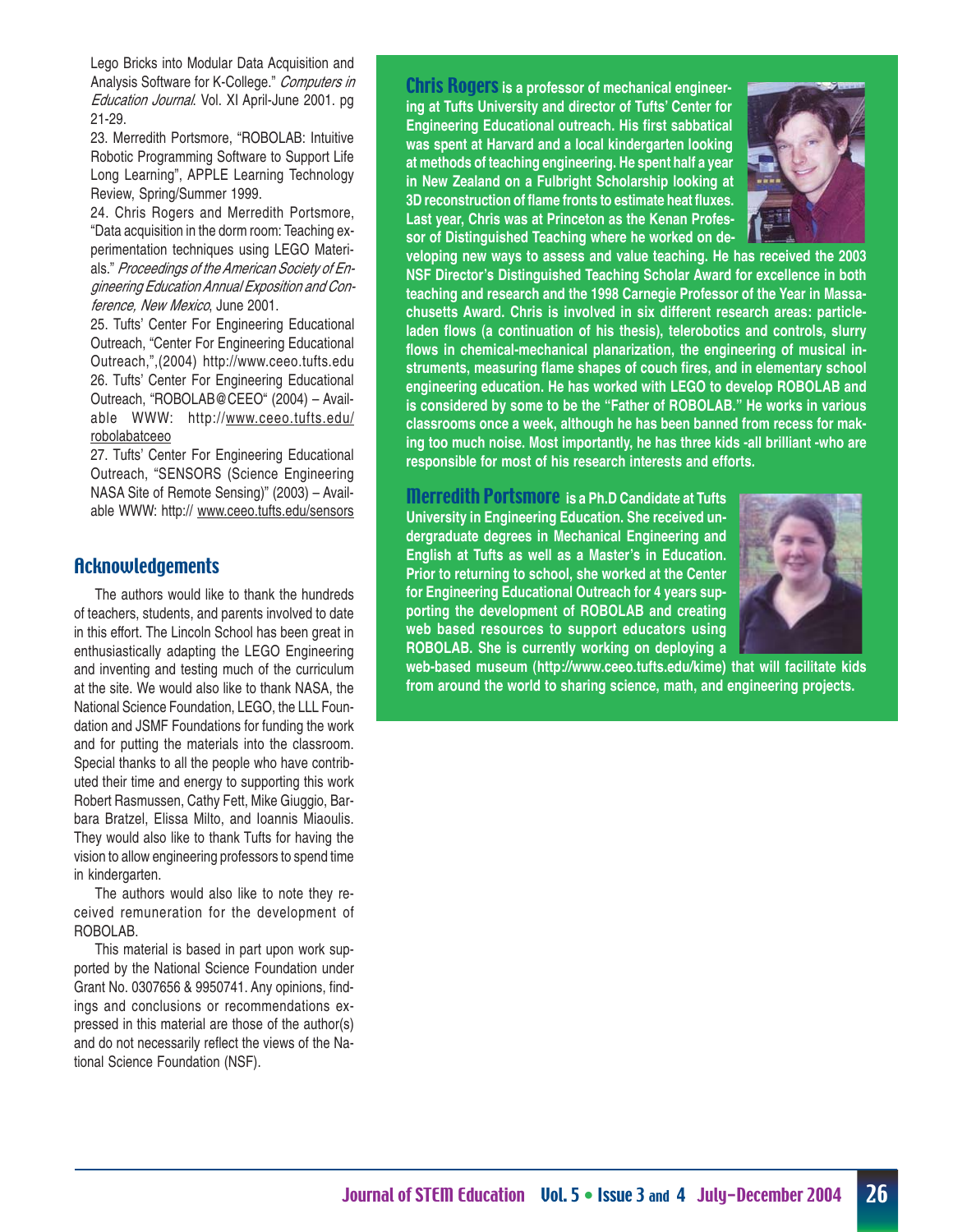## Appendix A – Tufts' Center for Engineering Educational Outreach Lego Engineering Resources

The main dissemination site for the Center for Engineering Educational Outreach's Lego Engineering Resources is the ROBOLAB@CEEO web site (http://www.ceeo.tufts.edu/robolabatceeo). The site features a database of 40 individual activities (Figure A1), multi-week curriculum units (Figure A2), classroom hints and help, a LEGO piece archive, and a physics concept reference(Figure A3). In addition the site hosts a gallery of projects, tutorials on high end ROBOLAB based image processing, patches for ROBOLAB, and related presentations and papers. The entire site is currently free to the public.

|                                                                                                                                                                   | A Chair For Mr. Bear (Lesson 4 of Grade 1 Curriculum)<br>Goal: To familiarize the students with specific Legs building strategies<br>submitted by Mateubili Pertensual Multical, MA<br>mportune (itsels ads)                                                                                                                          |
|-------------------------------------------------------------------------------------------------------------------------------------------------------------------|---------------------------------------------------------------------------------------------------------------------------------------------------------------------------------------------------------------------------------------------------------------------------------------------------------------------------------------|
|                                                                                                                                                                   | UNIXISTS: UNIXIMPROVIDED - PROGRAMMINE - MUSSAGERTS & RUMARTS - (ITHIN PHORMATISH) - ILIGITERAL HOR ATCHINITY - GAMPLE RESULTS - RATINGS                                                                                                                                                                                              |
| ONERSIEM                                                                                                                                                          |                                                                                                                                                                                                                                                                                                                                       |
| Subject: Engineering Technology<br>Grador K-1<br><b>Lope Materials:</b><br><b>BUTLA</b><br><b>Tenantial News</b><br><b>Behler News</b><br>Minimum ROBOL/AR: auxio | Briaf Desertation: Students must build a chatcher lock-ups Mr. Bearts Hoppy stufful autoud from fulling hick each, throunds, to the lot or to the right.<br>Tapic LIGD grous, heat, stachers, sagged<br>LEED Piccox. Any set that contains an assettment of piccox can be seed Hiltche, busine, connected page, plates, as his yer, a |
|                                                                                                                                                                   | Additional Meterialis: Impressy's Journal (the handware<br>Fictional book: A Chair for Mr. Rost or Gold Inchis and the Them Routs                                                                                                                                                                                                     |
|                                                                                                                                                                   | A small and fied hear about the vice of a henric baby                                                                                                                                                                                                                                                                                 |
| <b>Nissalizeda:</b>                                                                                                                                               |                                                                                                                                                                                                                                                                                                                                       |
|                                                                                                                                                                   | Mark                                                                                                                                                                                                                                                                                                                                  |
|                                                                                                                                                                   |                                                                                                                                                                                                                                                                                                                                       |
|                                                                                                                                                                   | Growery Hoadsed - Apply transformations<br>toogetics and states chaps) that have commetey. (Pre-K - 2)                                                                                                                                                                                                                                |
|                                                                                                                                                                   | <b>Wakesport</b>                                                                                                                                                                                                                                                                                                                      |
| asset referred                                                                                                                                                    |                                                                                                                                                                                                                                                                                                                                       |
|                                                                                                                                                                   | <b>Tickockeys</b>                                                                                                                                                                                                                                                                                                                     |
|                                                                                                                                                                   | Nanifact 6: Nadasis will develop un understanding of the rate of seriety in the development and and of betwelkep.                                                                                                                                                                                                                     |
|                                                                                                                                                                   | Products six made to meet individual needs and wants, (K - 2).                                                                                                                                                                                                                                                                        |
|                                                                                                                                                                   | Numbert 8 - Hudson will develop an anderstanding of the attributes of design.                                                                                                                                                                                                                                                         |
|                                                                                                                                                                   | From one can discipre colorizons to a problem (K-7).                                                                                                                                                                                                                                                                                  |
|                                                                                                                                                                   | Heaterd 9 - Staten will develop an understanding of regissering design.                                                                                                                                                                                                                                                               |
|                                                                                                                                                                   | The engineering design process includes (dentifying a profilion, looking fieldoos, developing seletions, and chainsy solutions with others. (B.: 2)                                                                                                                                                                                   |
|                                                                                                                                                                   |                                                                                                                                                                                                                                                                                                                                       |
| Her autobe without standards.                                                                                                                                     |                                                                                                                                                                                                                                                                                                                                       |
| <b>UMPLEMENTATION</b>                                                                                                                                             |                                                                                                                                                                                                                                                                                                                                       |
| Proporation Belove Students Arrive:<br>Vaxabulare<br><b>Bookly</b><br>Overteens<br>"Drep Tout"<br><b>Bine</b><br>Shane                                            | Take a memor to leav today's licens and see (File children can recall the lage Tips that was talked about in the last licens).                                                                                                                                                                                                        |
| In Class Activity                                                                                                                                                 |                                                                                                                                                                                                                                                                                                                                       |
|                                                                                                                                                                   | The touchot begins this losses by realing a version of A Chur for Mt. Bear or Griddlecks and the Those<br>Beats. Discuss what happened to Gold Ander when else ant in the three different chairs.                                                                                                                                     |

**Figure A1.** Individual Activities detail the materials needed, the standards addressed, the steps from implementation, and include links to worksheets and sample programs.

| Engineering By Design                              |                                             |     |
|----------------------------------------------------|---------------------------------------------|-----|
| Lego Based Building Lessons for Grade One Students |                                             | 95  |
|                                                    | Build a Shurdy Cor 100                      |     |
| Tedes:                                             | Build a Snowplow 106                        |     |
| REDOUTCHE                                          |                                             |     |
|                                                    |                                             |     |
| Ways to Share Our Creations and Isleas. 4          |                                             |     |
| Lessons                                            | Programming with The RCX                    |     |
| Environmento Concepto                              | Introduction to the RCX 126                 |     |
|                                                    |                                             |     |
|                                                    | Exploring RCX Care                          |     |
|                                                    |                                             |     |
| Leonving to Build Tagether                         | <b>Special Interest Lessons</b>             |     |
| Learning Balkling Vocabulery                       | The LEGO Store 145<br>100 <sup>th</sup> bev | 150 |
|                                                    |                                             |     |
|                                                    | <b>Appendix</b>                             |     |
|                                                    |                                             |     |
|                                                    |                                             |     |
| RO <sub>1</sub>                                    |                                             |     |
| <b>Building Concepts</b>                           |                                             |     |
|                                                    |                                             |     |
|                                                    |                                             |     |
|                                                    |                                             |     |
|                                                    |                                             |     |
|                                                    |                                             |     |
|                                                    |                                             |     |
|                                                    |                                             |     |

**Figure A2.** The Table of Contents for an 18-24 week first grade engineering curriculum.